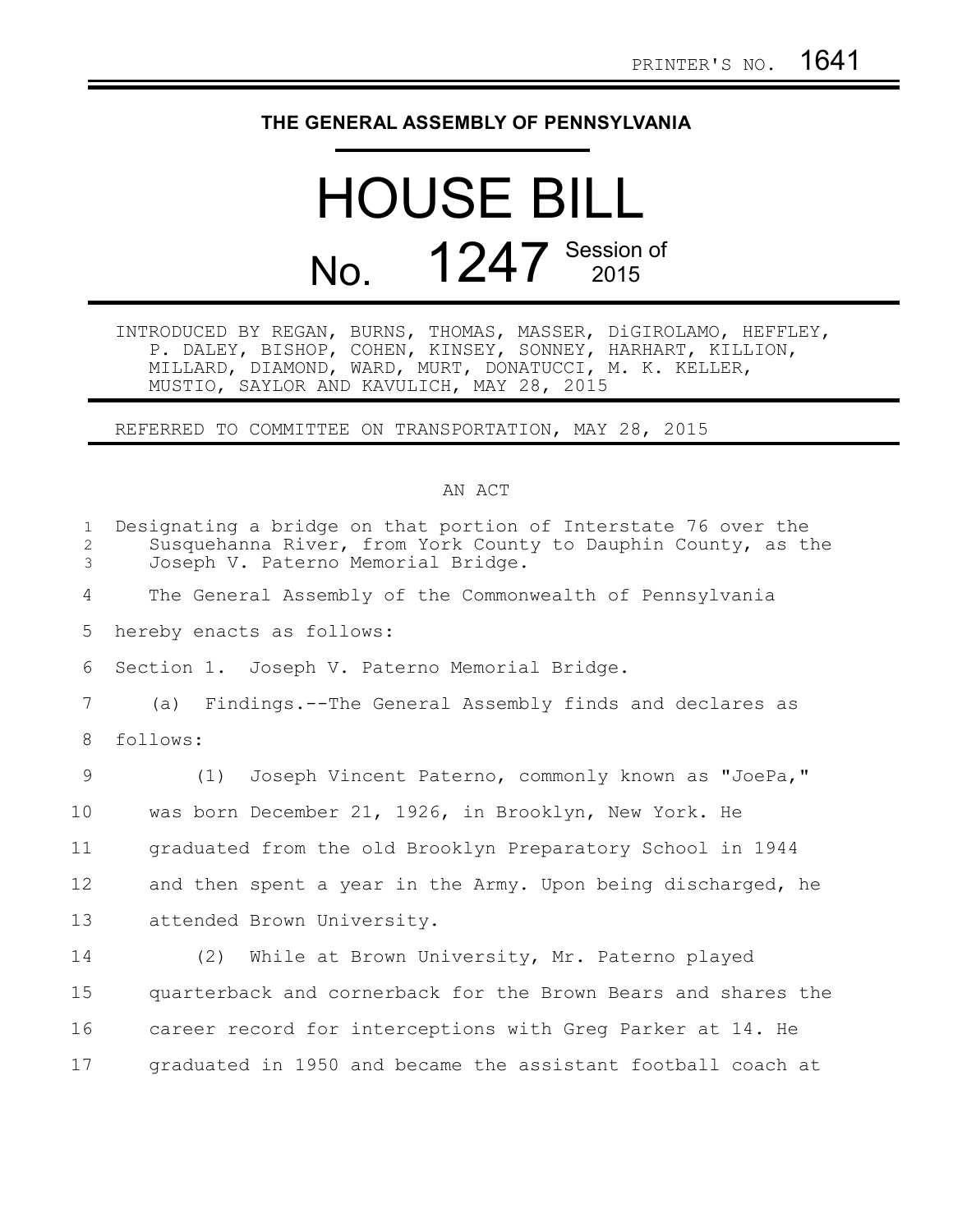The Pennsylvania State University. In 1964 he was promoted to associate coach and was later named head football coach in 1966. 1 2 3

(3) Mr. Paterno served 62 seasons on the Penn State coaching staff, the record for most seasons for any football coach at a single university. He served 44 seasons as Penn State's head coach. 4 5 6 7

(4) Mr. Paterno holds an official NCAA total of 18 bowl victories and 37 bowl appearances. He has the distinction of having won each of the four major bowls: Rose, Orange, Fiesta and Sugar, as well as the Cotton Bowl Classic. 8 9 10 11

(5) On May 16, 2006, Mr. Paterno was elected to the College Football Hall of Fame. In 2009, he was named to Sporting News' list of the 50 greatest coaches of all time. 12 13 14

15

(6) Among Mr. Paterno's many honors are the following:

16

(i) *Sports Illustrated* Sportsman of the Year, 1986.

(ii) Amos Alonzo Stagg Coaching Award (United States Sports Academy), 1989 and 2001. 17 18

(iii) Amos Alonzo Stagg Award (American Football Coaches Association, "AFCA"), 2002. 19 20

(iv) AFCA Coach of the Year, 1968, 1978, 1982, 1986 and 2005. 21 22

(v) Associated Press College Football Coach of the Year Award, 2005. 23 24

(vi) Bobby Dodd Coach of the Year Award, 1981 and 2005. 25 26

(vii) Eddie Robinson Coach of the Year, 1978, 1982 and 1986. 27 28

(viii) George Munger Award (Division I Coach of the Year), 1990, 1994 and 2005. 29 30

20150HB1247PN1641 - 2 -